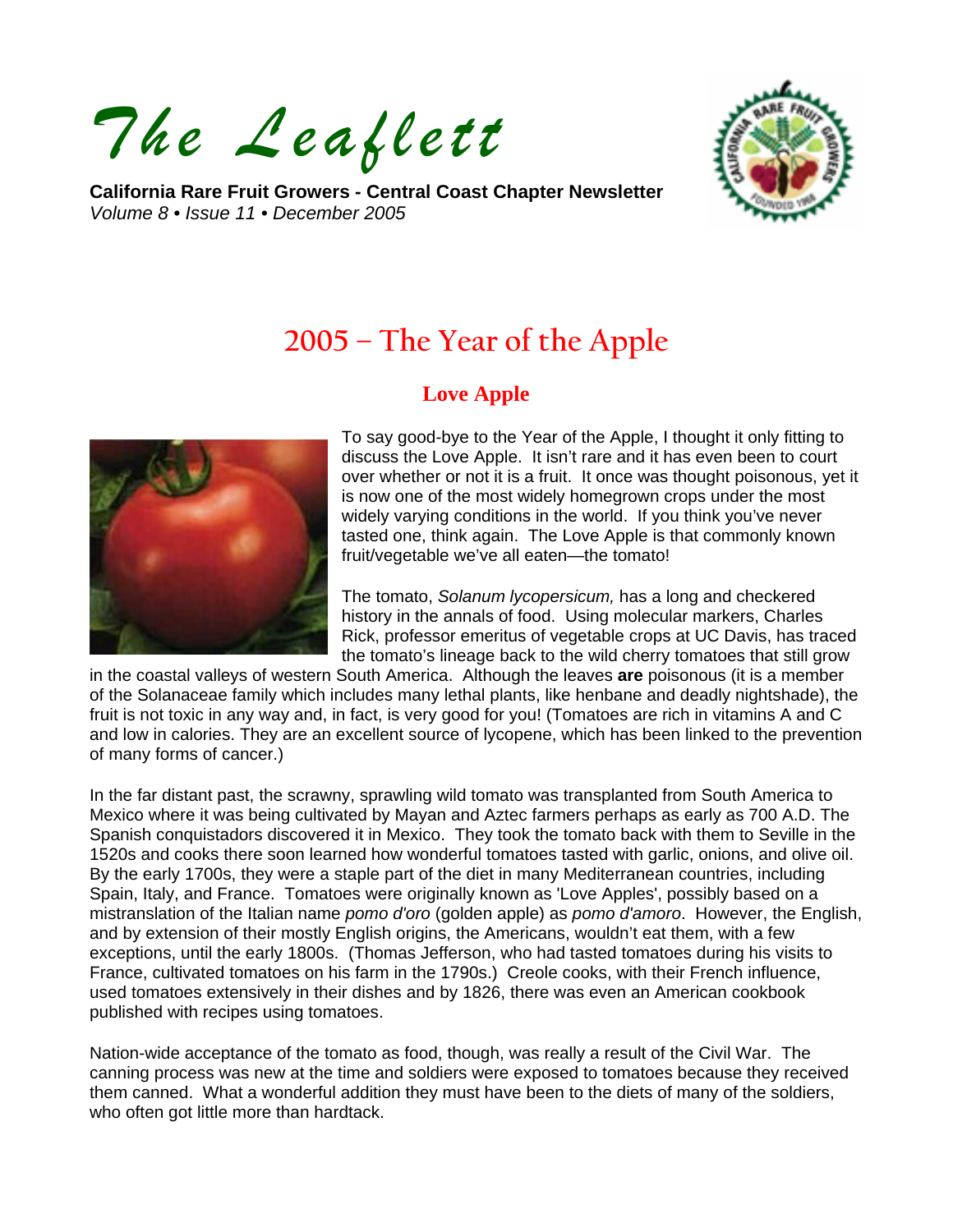Botanically speaking a tomato is the ovary, together with its seeds, of a flowering plant, i.e. a fruit. However, the tomato is typically served as a meal, or part of a main course of a meal, meaning that it would be considered a vegetable (a culinary term which has no botanical meaning). In 1887, U.S. tariff laws which imposed a duty on vegetables, but not on fruits, caused the tomato's status to become a matter of legal importance. The U.S. Supreme Court, in 1893, declared that the tomato is a vegetable, along with cucumbers, squashes, beans, and peas, using the popular definition which classifies vegetables by use in that they are generally served with dinner and not as dessert. The case is known as *Nix v. Hedden*.

From that past, the tomato rapidly developed in the 20th Century into the number one home grown crop in America. Americans now consume an average of 90 pounds of tomatoes and tomato products a year!

How does one grow a good tomato? The answers to that are almost as varied as the number of pounds of tomatoes we eat every year! Most everyone agrees on one thing, though—tomatoes grow best when they receive full sunshine for at least six hours a day. (There are exceptions to this "rule". Tomatoes planted in the desert may need a shade cloth to protect them from the extremely hot sun in mid-day.) They also need plenty of water, but not soggy roots, and they need organically rich soil, amended with well-rotted manure and compost. Tomatoes grow best in nearly neutral soil with pH of 6.5 to 7.0. They are heavy feeders and need to be fertilized several times during the growing season. Among the best analyses for tomatoes are 8-32-16 and 6-24-24. Avoid using ammonia fertilizers such as urea or ammonium nitrate for tomato fertilization. And don't plant your tomatoes in the same space every year! That leads to disease, such as verticillium or fusarium wilt.

There are so many varieties of tomatoes that you can easily be overwhelmed by choices! Some kinds grow better than others in different climates. For example, the Murray Smith tomato is especially suited to most of our Central Coast climates. (New chapter member, William Bennett, generously shared packets of Murray Smith seed at the November meeting. Just about anything you want to know about growing this variety, William can tell you!) You don't even have to grow red tomatoes—you might prefer pink, yellow, purple, gold, or even green with black stripes! They can be tiny, grape-sized all the way up to huge tomatoes weighing several pounds. You may choose an heirloom tomato (one whose seeds will produce the same kind of fruit as the parent plant) or one bred for



certain characteristics, such as resistance to verticillium wilt. Their shape can be round, oval, pear, bumpy, or square! (Growing square tomatoes is another subject entirely!) You can grow them in pots or plots. (Heirloom tomato photo is from the Tomato Bob website.)

So get prepared to grow some Love Apples this spring once all danger of frost is past! One thing is for sure—whatever variety you choose to grow, **no** tomato you purchase will ever taste as good as the one eaten fresh picked from your own plant! And, if you just have too many tomatoes to eat fresh, you can beat the Supreme Court (with no jail-time!) and make a dessert with them!

#### **Tomato Upside-Down Cake**

Preheat the oven to 350 F. Generously butter a 9-inch round cake pan and then cover the bottom of the pan with thin slices of ripe red tomatoes that have been peeled and seeded. In small pan melt 4 tbs. butter, ¼ c. packed brown sugar and 1 tsp. ginger over medium-low heat. Pour over the tomato slices.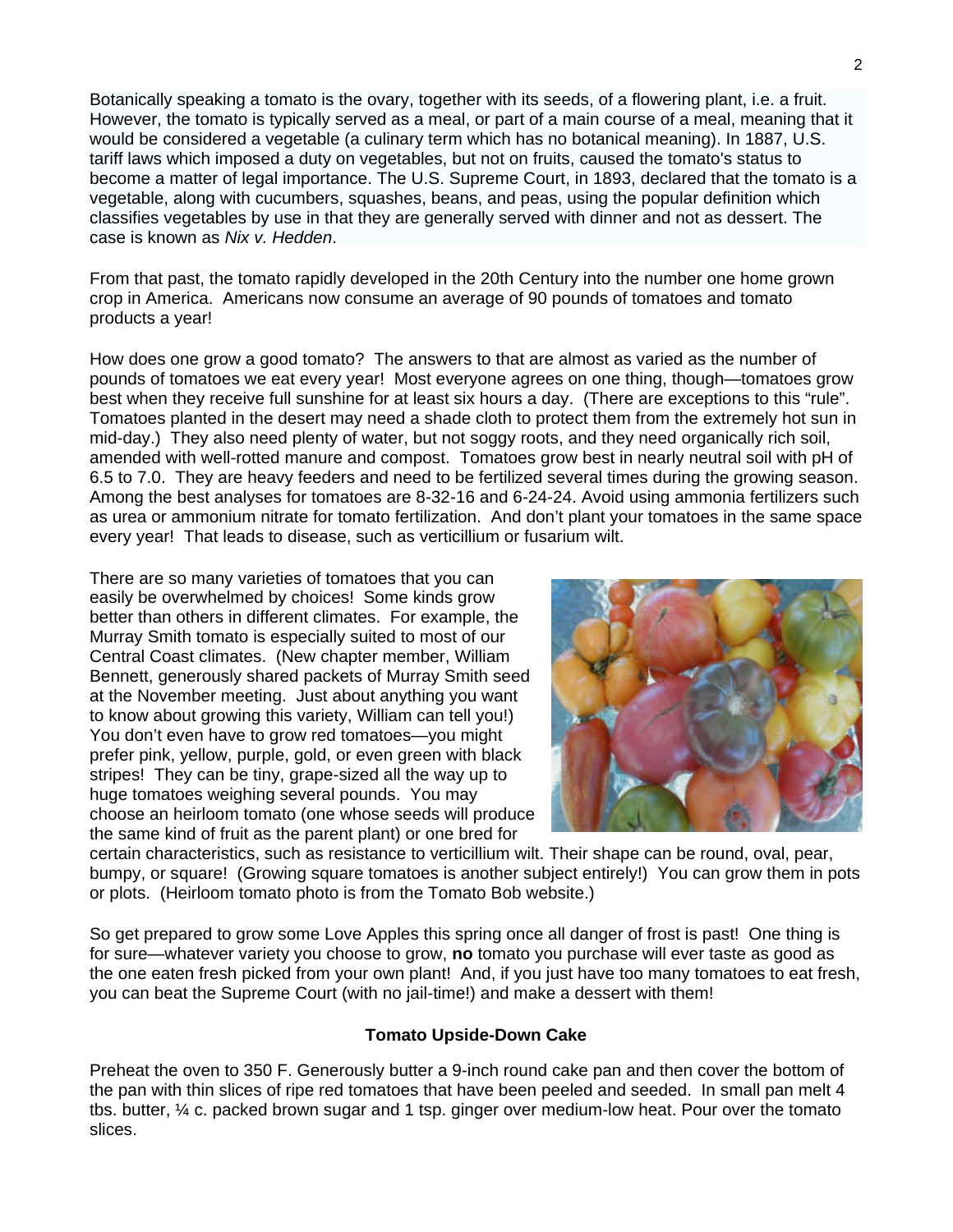**Cake:**

1 1/2 cups all-purpose flour 2 teaspoons baking powder Large pinch of salt 1 teaspoon ground ginger 1/2 teaspoon ground cloves 1/4 teaspoon ground cinnamon 1/4 teaspoon ground mace 8 tablespoons (1 stick) unsalted butter, at room temperature 3/4 cup sugar 1/2 cup molasses 2 large eggs, separated 1 teaspoon vanilla 1/2 cup milk

1 cup heavy cream 1 tablespoon confectioners' sugar A few drops of vanilla

Sift the flour, baking powder, salt, ginger, cloves, cinnamon, and mace together. Cream the butter and sugar together in a large bowl. Add the molasses, and then add the egg yolks one yolk at a time, beating well after each addition. Add the vanilla and mix well. Add the milk alternately with the dry ingredients, beating well after each addition.

Beat the egg whites until stiff. Fold the whites into the cake batter. Spread the batter over the tomatoes and bake until a skewer inserted into the center comes out clean, 45 to 50 minutes.

Let the cake cool for at least 15 minutes, and then run a knife around the edges of the pan to loosen it. Turn the cake over onto a serving platter and let it sit, still in the pan, for another 5 minutes. Remove the pan.

To serve, whip the cream and flavor with the confectioners' sugar and vanilla. Cut the cake into wedges and serve the cream on the side.

## **November Meeting**

Over one hundred people were at the November Meeting, held at the Fish and Flax Farm in Nipomo, with some of them driving from as far away as Los Angeles to attend. We were there to hear the mulch maven, Gene Carl, discourse on his number one passion—organic mulch!

First, though, we held a brief meeting which was called to order by co-chair, Art DeKleine. Art told us that he had weeded through the name tags, tossing some and making new ones for members who didn't have them. There are now 230 name tags!

He announced that we would be saying good-bye to long-time member, Mary Walcher, who is leaving the area, as well as to John and Sandra Pirghaibi, who will soon become part-time residents to the area. Art then called Sandra to come forward and show us the work she and Marie Moyer had been doing on the historical scrapbooks for our chapter.

Like every project Sandra undertakes, the scrapbooks are done with precision and meticulous attention to detail. There will be one completed for every year from our chapter's inception for display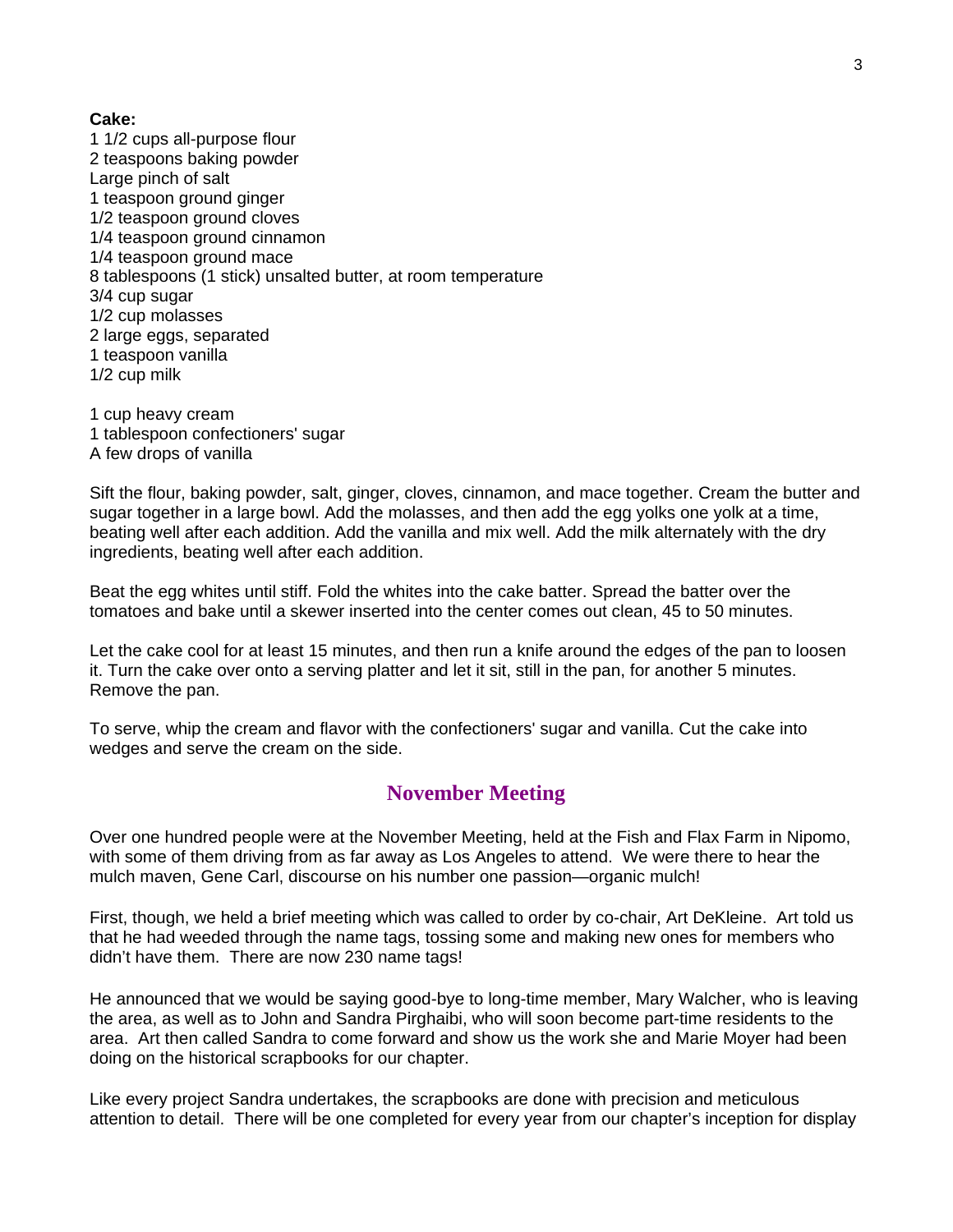

at the Festival of Fruit next September. Those she has finished will be available to look at during most chapter meetings. If you haven't already seen these works of art, be sure to do it soon. (Photo of Art DeKleine and Sandra Pirghaibi was taken by Ron Blakey.)

Joe Sabol updated us on the progress being made by the hard workers of the Festival of Fruit committee for the event we're hosting here September 5-7, 2006. More help is still needed to make it a rousing success! Planning meetings are being held every **third Tuesday** of the month from 5 to 8 pm at the Prime Outlets in Pismo. Everyone is invited. Call Joe Sabol at **544-1056**  if you want to help or if you need more information.

Pet Daniels introduced our host for the day, Gene Carl, and presented him with a CRFG hat. Gene jumped right into a discussion of his passion- organic mulch. Gene stressed that he believes in simplicity when it comes to mulch. He begins his process with materials he gets free from a tree service and then grinds it all to make a homogenous product. He adds organic urea and mixes it well, then piles it up. He maintains proper moisture and turns the pile about every three days. Depending on the temperature, he can make a huge quantity of mulch in as little as a month. He is careful not to add any meat/protein products to his mulch. With internal temperatures reaching 140-150 F, weeds are not a problem. The large mound of mulch behind him was nearly ready to be used and had a wonderful, earthy smell. He doesn't sell his mulch, but uses it in pots to plant the Phormiums (New Zealand Flax) that he grows commercially. (Photo on right is by Paul Moyer.)

After an extended period of questions and answers, the group moved on to see another part of Gene's operations, his trout farm. Gene explained the whole process of growing trout, but I'm sorry, I couldn't hear enough to explain it here!

Gene then moved up the hill further to talk about the 23 varieties of New Zealand Flax that he raises. I had to leave at this point, but I'm sure it was another interesting segment of the meeting. If you weren't at this meeting, you may have another chance for a tour during the Festival of Fruit. Joe Sabol hopes we can get Gene to agree to open his operations to the public during that time.

Gene was a great host—interesting, informative, and thoughtful--he even paid for a porta-john to accommodate our needs!

# **Are You Here?**

If your name is listed below, it is because your annual chapter fees are **due in January**. For a mere pittance of **\$6** per year, you are kept informed of chapter activities and you receive this fabulous newsletter! Where else can you get that kind of return for just over **1 ½** cents a day? To make it an even better value, you could pay \$25, get the newsletter for **five** years, and not have to search for your name for a long time! So check it out! Please send in your choice of payment to: **Richard Pottratz, Treasurer, 2430 Leona Avenue, San Luis Obispo, CA 93401.**

Andy Allen, Robert Asbell, Gary Aubuchon, Owen & Patricia Baynham, Don & Judy Beach, Norman Beard, James Best, David Biddle, Sheree Brekke, Nathan Carmack, Dr. Lark Carter,

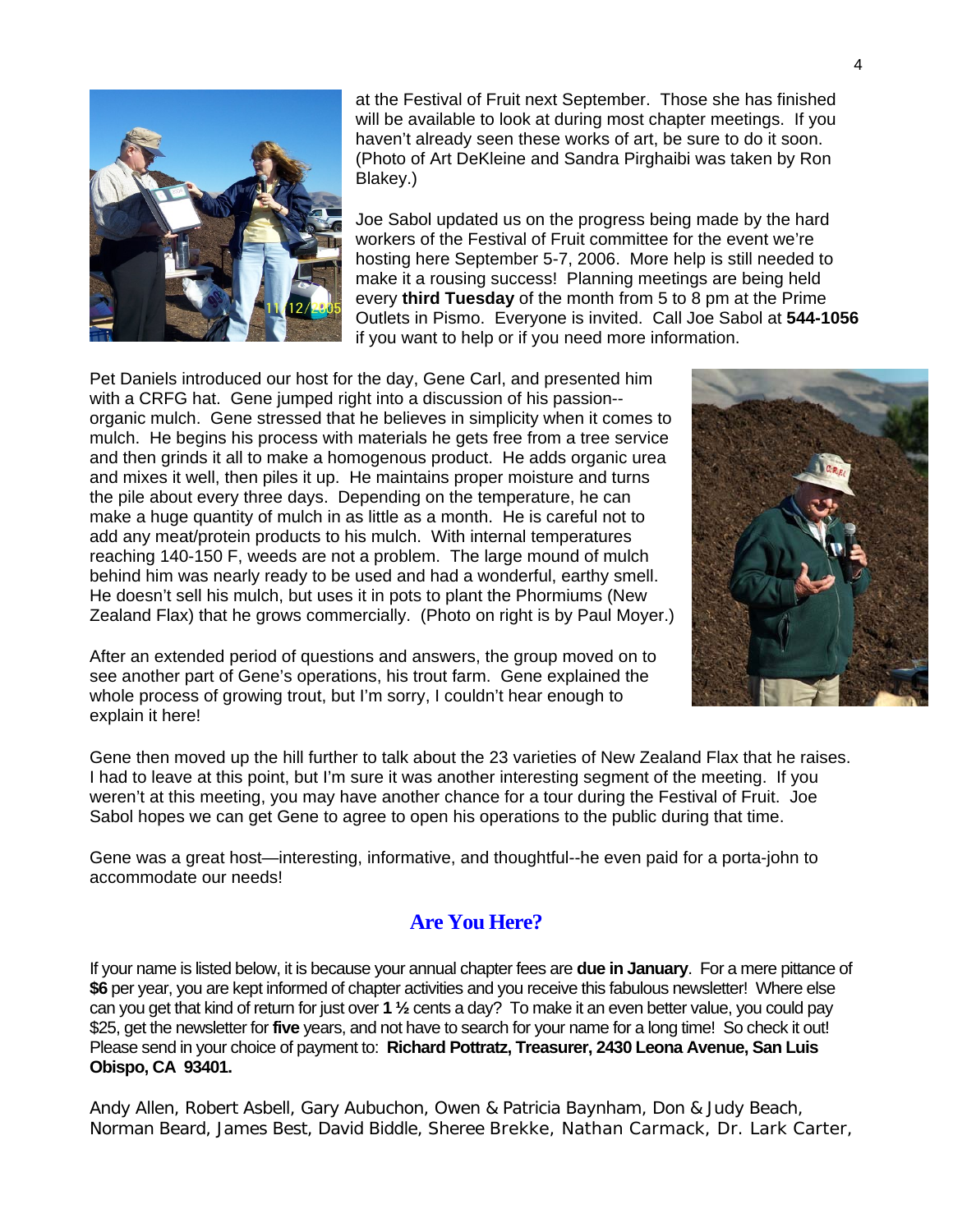Benjamin Chow, Gary Cooke, Monica Cooper, Forest Crowe, Christie Cutter, Pet & Marv Daniels, Bernard Diggins, Maurice Elmore, Candace Evenson, Roberta Foster, Gary Fourer, Norma Frey, Bill & Anne Furtick, David Gurney, Alice Hamrick, Linda Hauss, Art & Doris Henzgen, Delbert Herschback, Mei Hoh & Richard Phillips, Carol Hopper, Paul & Michelle Janetski, Steve Johnson, Karen Kolba, Michelle Kong, Dorothy Laine, Chuck & Jennifer Lenet, Amber Madlem, Joe Maletesta, Ruth Martin, Mike & Joan Metz, Ben & Carolyn Middleton, Paul Nash, Francoise Nigro, Dale Norrington, Vincent Nutile, Dattatraya Paranjpe, Ben & Jackie Parker, Alessia Passalacqua, D. K. Philbin, Don Pritchard, Daniel Ray, Liesa Rego, John Ricci, Jim & Bridget Ritterbush, Stanley Rose, Eric Rose, Rachel Rosenthal, Eunice Scarbouough, Otto Schmidt, Frank Servedio, Norm & Loren Shirakata, Harry Toy, Jim & Kathy Trask, Ted & Barbara Tucker, Nancy Tweedie, Fidel Villanueva, Richard Wagner, Kristie Wells, and Norm & Noel Wheeler.

### Fresh Fruit Christmas Decoration Ideas

Push cloves into oranges to make aromatic pomanders to place in bowls or hang from the tree. Make the holes with a nail or small skewer first to make it easier and much quicker. You don't have to cover the whole orange. You could start by tying on a narrow ribbon and then arranging the cloves in lines two or three deep around the orange in whatever design takes your fancy.

Make a welcoming display in your hallway with bowls of fresh fruit, candles, and evergreen boughs. Add huge, clear glass containers of cranberries--making a feast for the eyes when visitors arrive.

Create an elegant mantelpiece decoration using fresh foliage, cream flowers, cream pillar candles and fresh green grapes.

For a beautiful centerpiece, layer fruits in an attractive, clear glass container. Usually it works best to use an assortment of related kinds. For example, combine oranges, lemons, and limes. When picking your own citrus for this, keep some leaves and stems on the fruits. This adds an extra touch of color to the arrangement. Candles placed on either side add that extra WOW!

Fill a large wicker basket with an assortment of different Christmas greens. Add some curly willow or a few stems of 'Harry Lauder's Walking Stick' for sculptural interest. Finally, place fruits on top of the greens. Pomegranates and red apples are perfect for this and the arrangement is good outdoors, too!

Start with a basic grapevine wreath. Add appropriate seasonal greenery and festive ribbon. Put wire through fresh fruit of your choice (well, maybe not bananas!) and attach it to your wreath. The fruit can be changed easily if it begins to wither before you are ready to remove the wreath.

### **Grape Cuttings to Share**

By Bob Tullock

As part of our Festival of Fruit next September we will be propagating many different grape varieties to have as gifts for those attending. Many of us have special grapes growing in our gardens and are willing to share with other CRFG people in other parts of CRFG land. If you have one or more special grape varieties to share I will start collecting as soon as you do your pruning. Some of you may bring your cuttings to either the November or December meeting. I assume most will bring your cuttings to the "grafting" meeting in January. All cuttings must be properly identified if this project is to be successful. Please follow the steps listed below to help us produce a viable group of starts from one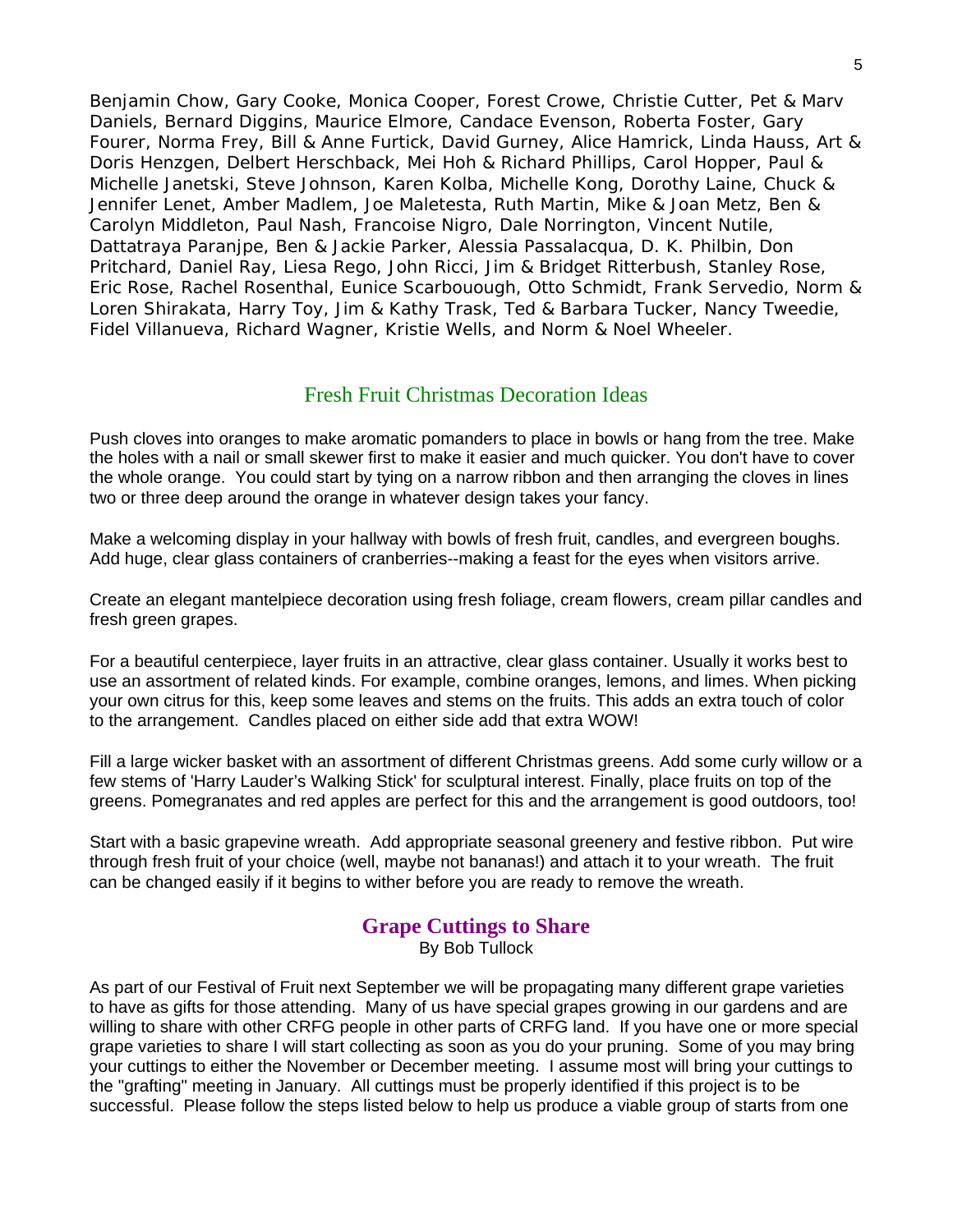or more of your favorite grapes.

Please just cut the cuttings about 10-12 inches long with the top flat and the bottom pointed. Put them in plastic bag labeled with your name and the grape variety wrapped in a moist paper towel and in the refrigerator. Each bundle should contain at least 10 and a maximum of 50 cuttings. If you have 100 cuttings of one variety, please pack them in two bundles of 50 each. I plan to "root" these cuttings in sand in one gallon pots and will schedule a "potting party" in the late spring to transplant each rooted cutting into a labeled one gallon pot for the attendee's to carry home from the meeting. Thanks. For more information you can contact me at: [tullock@tcsn.net](mailto:tullock@tcsn.net) or **238-2868**

#### **Announcements**

**Welcome to Our Chapter:** Larry & Laurie Vierheilig, Mike & Bonnie Eisner, Richard Beltran, Wayne & William Bennett, George & Jane Roach, Billy & Ruth Mounts, and Mark Woelfle.

Web Site: Check our site at: [www.crfg-central.org](http://www.crfg-central.org/) to see what our web-master, Art DeKleine and his very able assistants, John and Choung Crowe, are doing to keep us all informed.

**Join the Parent Organization:** Many of our chapter members are also members of the Parent association and, for those of you who aren't, perhaps you **should** consider joining. With parent organization membership you receive a wonderful color magazine, *The Fruit Gardener***,** filled with great articles on fruit growing, news, many chapter activities and contacts. Dues are **\$30 annually** or **3 years for \$87**. Membership applications are available from **Joe Sabol**. Call him at **544-1056** if you can't find him at a meeting.

**University of California Lindcove Research & Extension Center Citrus Tasting:** You are invited to attend a Citrus Fruit Tasting and Display Day for Growers and Homeowners. December 14<sup>th</sup> will be the Grower's Fruit Display Day and December 17<sup>th</sup> will be the Homeowner's Fruit Display Day. Both events will begin at 9:00 am and go until noon and there will be no formal presentations, so you may arrive anytime between those hours to taste over 100 varieties of citrus fruit. The facility is located at 22963 Carson Avenue (which is the corner of Road 228 and Ave 315), Exeter, CA Phone (559) 592- 2408 for further information or directions to the event. (Joe Sabol says if you are going, take a little wagon to haul the fruit you will taste, some handy wipes, paper towels, and a bottle of extra-strength anti-acid tablets! This event doesn't interfere with our regular meeting and Joe says it is well worth the drive of about  $2 \frac{1}{2}$  hours.)

**Return of the Dave Wilson Fruit Tasting Event:** Mark your calendars now for **Saturday, August 12, 2006** when Dave Wilson Fruit Tasting will return to Cal Poly in San Luis Obispo. This has been a **wildly** popular event that we weren't able to host this year. (Yes, I **do** mean "wildly". Have you ever seen fruit enthusiasts high on fructose?) Note that this is less than one month before we host the Festival of Fruit. **Your** assistance is not only requested, it is **NEEDED**!

#### Calendar of Meetings – 2005

Meetings are held the **second Saturday** of the month and begin at **1:30 PM** unless otherwise indicated. Bring a friend, car pool, and, for most meetings, **bring a chair** for all in your party. Pet Daniels suggests we bring our own bottled water to drink, too. What fun it is to be a member of CRFG!